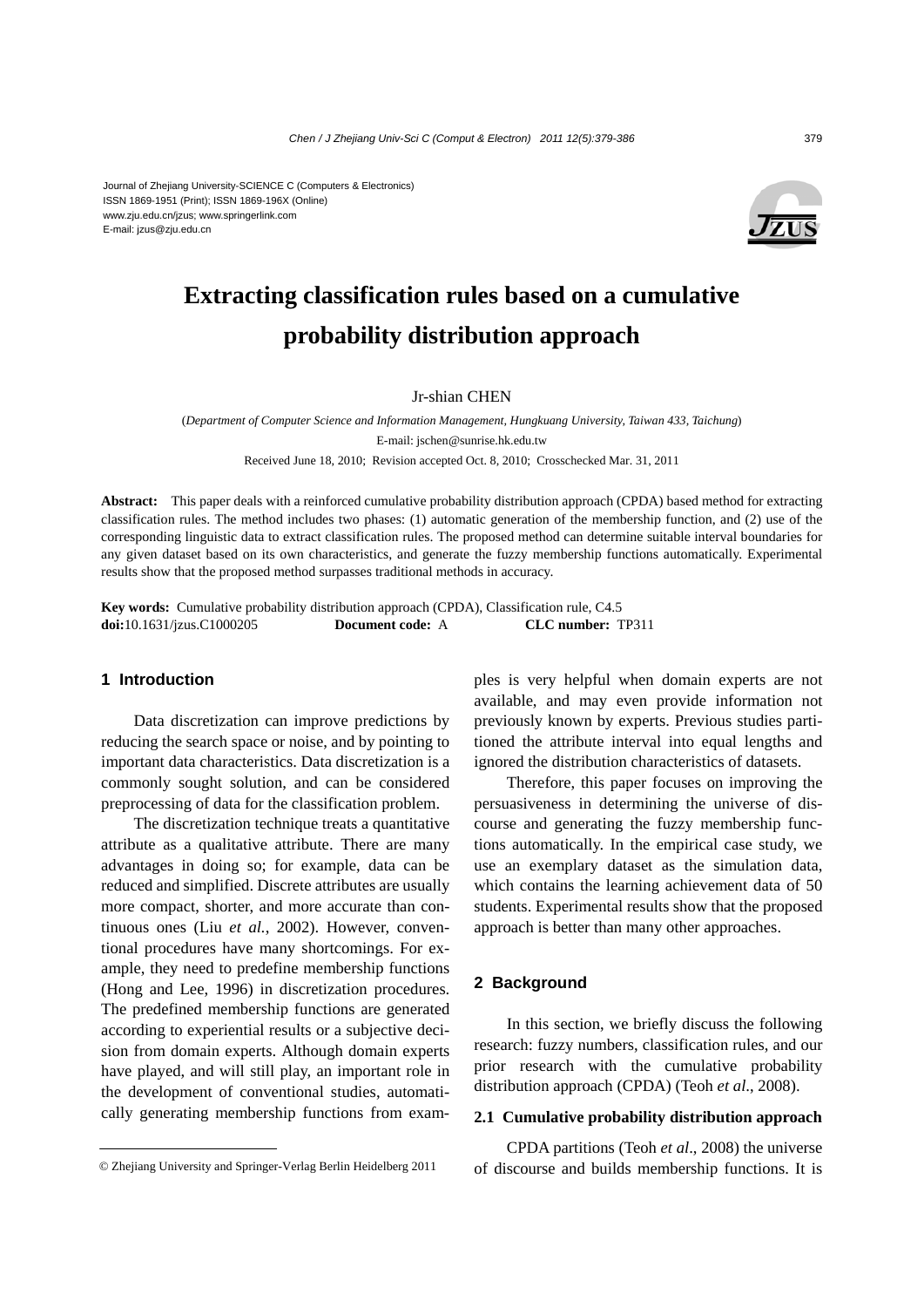based on the inverse of the normal cumulative distribution function. In probability theory, the inverse of the normal cumulative distribution function (CDF) is modeled by two parameters  $\mu$  and  $\sigma$  for a given probability *p*. The CDF is defined as follows:

$$
x = F^{-1}(p | \mu, \sigma) = \{x : F(x | \mu, \sigma) = p\}, \qquad (1)
$$

where

$$
p = F(x | \mu, \sigma) = \frac{1}{\sigma \sqrt{2\pi}} \int_{-\infty}^{x} \exp\left(\frac{-(t - \mu)^2}{2\sigma^2}\right) dt, \tag{2}
$$

and  $\mu$  and  $\sigma$  denote the mean and the standard deviation, respectively.

## **2.2 Fuzzy numbers**

Zadeh (1965) introduced the concept of a fuzzy set for modeling the vagueness type of uncertainty (Ross, 2004). A fuzzy set  $\tilde{A}$  defined on the universe *X* is characterized by a membership function  $\mu_{\tilde{\lambda}} : x \to [0, 1]$ , which satisfies the following condition: (1)  $\mu_{\tilde{A}}$  is interval continuous, (2)  $\mu_{\tilde{A}}$  is a convex, and (3)  $\mu_{\tilde{\lambda}}$  is a normalized fuzzy set and  $\mu_{\tilde{\lambda}}(m) = 1$ , where *m* is a real number (Chou *et al.*, 2010).

When describing imprecise numerical quantities, one should capture intuitive concepts of approximate numbers or intervals such as 'approximate *m*'. A fuzzy number must have a unique modal value *m*, convex and piecewise continuous. A common approach is to limit the shape of membership functions defined by left-right (LR) type fuzzy numbers. A special case of LR-type fuzzy numbers, the triangular fuzzy number (TFN), is defined by a triplet, denoted as  $A \rightarrow (a, b, c)$ . Fig. 1 shows the graph of a typical TFN.



The membership function for this TFN (Fig. 1) is defined as

$$
\mu_{\lambda_i}(x) = \begin{cases}\n0, & x < a, \\
(x - a) / (b - a), & a \le x \le b, \\
(c - x) / (c - b), & b < x \le c, \\
0, & x > c,\n\end{cases}
$$
\n(3)

where  $\mu_{\tilde{A}_i}(x)$  denotes the membership value of crisp data *x* belonging to fuzzy sets  $\tilde{A}_i$ . The lower bound, the midpoint, and the upper bound intervals of  $\tilde{A}_i$  are denoted by *a*, *b*, and *c*, respectively. If the data meet two membership functions, both the maximum membership value and linguistic value are determined.

A trapezoid fuzzy number can be defined as (*a*, *b*, *c*, *d*). The membership function is defined as

$$
\mu_{\tilde{A}_i}(X) = \begin{cases}\n0, & x < a, \\
(x-a) / (b-a), & a \le x \le b, \\
1, & b < x \le c, \\
(d-x) / (d-c), & c < x \le d, \\
0, & x > d.\n\end{cases}
$$
\n(4)

#### **2.3 Data discretization**

Discretization produces a qualitative attribute from a quantitative attribute. Li (2001) provided a new discretization method which is based on the dual partition and the pressure by the piecewise constant. Jia *et al.* (2006) presented a discretization method which can also be used as a data pretreating step for other symbolic knowledge discovery or machine learning methods other than rough set theory. Unlike the other discretization approaches, CPDA is a more objective and reasonable approach to defining the universe of discourse, and it partitions the lengths of intervals depending on the distribution characteristics of observations, using a triangular membership function to fuzzify the observations. The interval boundaries are defined on the distribution characteristics of observations, which may increase the classification accuracy.

#### **2.4 Classification rules**

Classification is an important data mining technique. There are many classification models which have been proposed and applied in many fields **Fig. 1 Triangular fuzzy number** (Huang and Zhu, 2010; Liu *et al*., 2010). A decision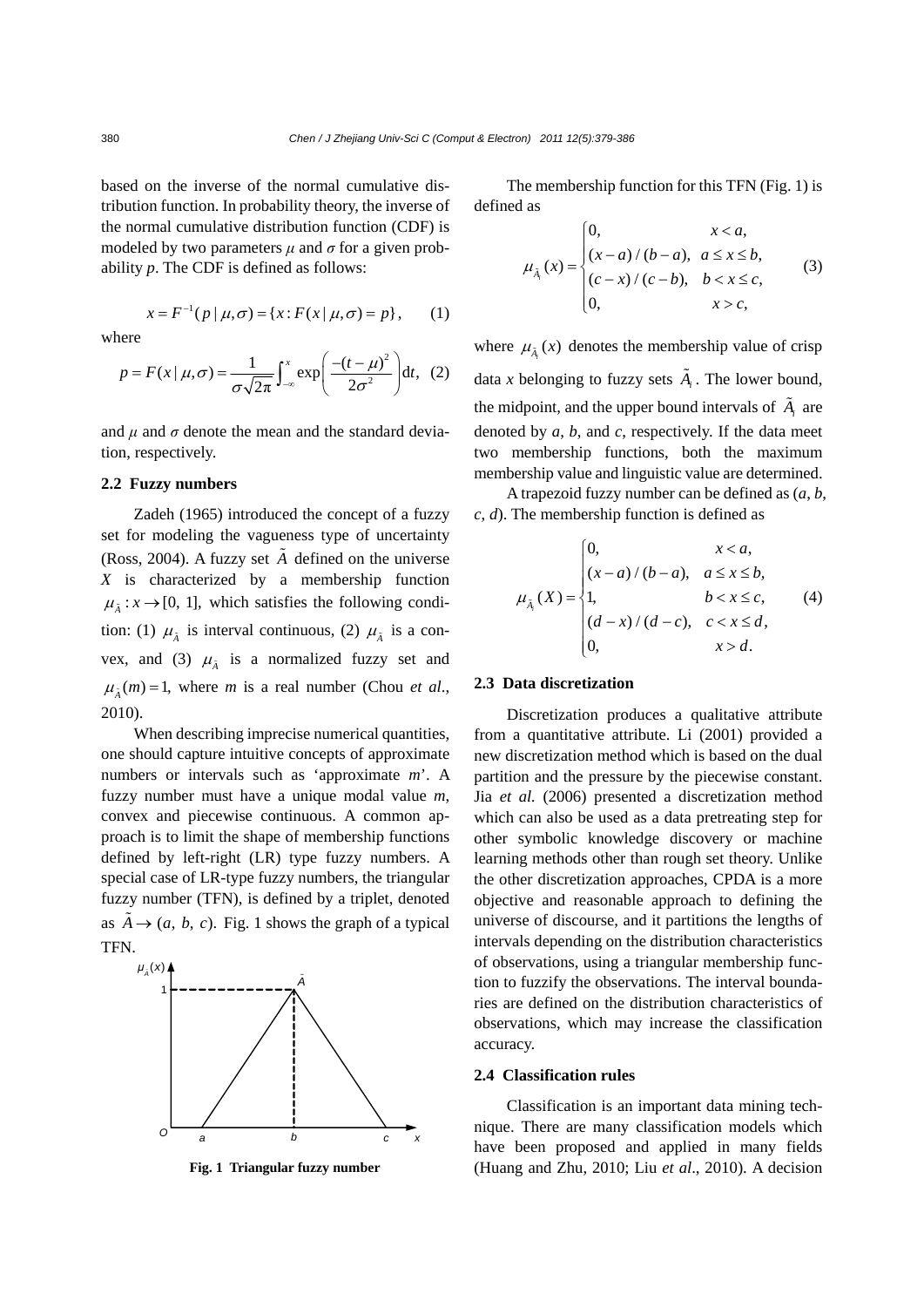tree is a flow-chart-like tree structure, where each internal node denotes a test on an attribute, each branch represents an outcome of the test, and leaf nodes represent class or class distributions (Han and Kamber, 2001). The ID3 (Quinlan, 1986) is a decision tree algorithm originating from information theory. The basic strategy used by ID3 is to choose splitting attributes with the highest information gain. The concept used to quantify the information for a corresponding attribute is called entropy. It is defined as follows.

Given a collection set *S* of *c* outcomes, the entropy is defined as

$$
H(S) = \sum_{i} -p_i \log_2 p_i, \qquad (5)
$$

where  $p_i$  is the proportion of *S* belonging to class *i*.

On the other hand, Gain(*S*, *A*) is the information gain of example set *S* on attribute *A* and it is defined as

Gain(S, A) = 
$$
H(S) - \sum_{v} \frac{|S_v|}{|S|} H(S_v)
$$
, (6)

where *v* is a value of *A*,  $S_v$  is a subset of *S*,  $|S_v|$  denotes the number of elements in  $S_{\nu}$ , and  $|S|$  denotes the number of elements in *S*.

C4.5, designed by Quinlan (1993), is an algorithm based on the ID3. C4.5 includes a number of improvements to some issues that ID3 could not overcome: avoiding overfitting the data, determining how deeply to grow a decision tree, reducing error pruning, rule post-pruning, handling continuous attributes, choosing an appropriate attribute selection measure, handling training data with missing attribute values, handling attributes with differing costs, and improving computational efficiency.

# **3 The proposed approach**

In this section, an enhanced model is proposed to improve the persuasiveness in determining the universe of discourse and membership functions. First, we generate the membership function based on CPDA for each conditional attribute. Second, we use the classification rule algorithm to extract rules (Fig. 2).

The proposed model is stated in more detail as follows.



**Fig. 2 Framework of the proposed procedure** 

Step 1: define the universe of discourse.

For each attribute in a dataset, the universe is denoted by  $U_i=[D_{\min}-\sigma, D_{\max}+\sigma]$ , where  $D_{\min}$  and  $D_{\text{max}}$  are the minimum and maximum data values in the attribute respectively, and  $\sigma$  is the standard deviation of all data values in the attribute. Extending both sides at the universe of discourse by an amount of *σ* preserves a variation space and ensures the future results falling in *Ui*.

Step 2: determine the length of intervals.

The universe of discourse is partitioned into several intervals based on cumulative probability distribution. The lower bound cumulative probability  $P_{\text{IR}}$  and the upper bound cumulative probability  $P_{UB}$  of each linguistic value are obtained by

$$
P_{\text{LB}_i} = (2i - 3)/n, \ \ 2 \le i \le n,\tag{7}
$$

$$
P_{\text{UB}_i} = i / n, \ \ 1 \le i \le n,\tag{8}
$$

where *i* denotes the order of the linguistic values, and *n* denotes the number of linguistic values. The lower bound of the first linguistic value and the upper bound of the last linguistic value are directly related to the lower bound and upper bound of universe of discourse, respectively.

The lower bound LB*i* and upper bound UB*i* are defined as follows:

$$
LB_i = \mu + \sigma x_{P_{LB_i}}\,,\tag{9}
$$

$$
UB_i = \mu + \sigma x_{P_{UB_i}}, \qquad (10)
$$

where  $x_{B_n}$  is as defined in Eq. (1).

Step 3: generate the membership functions automatically.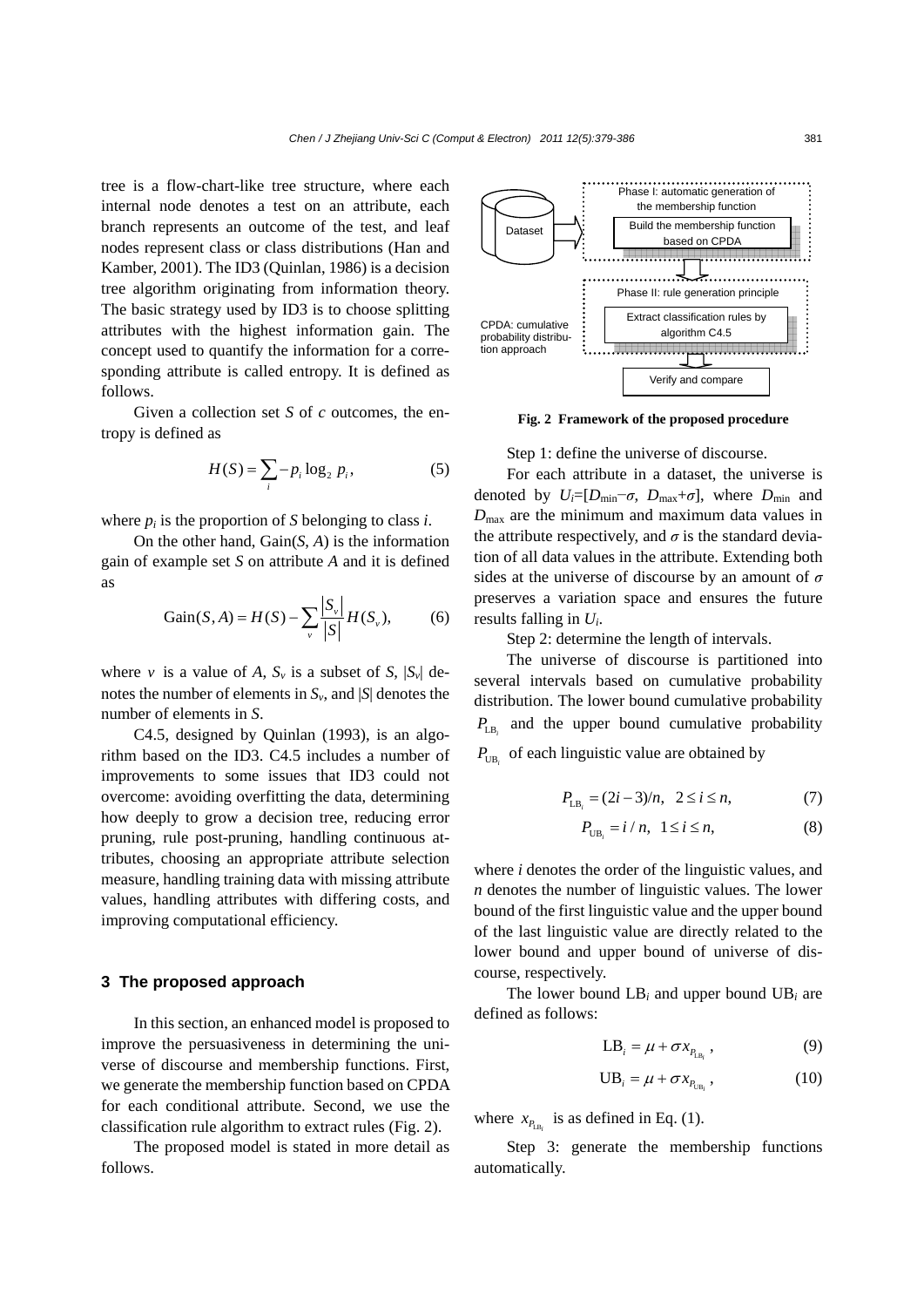The CPDA is used to discretize the dataset and generate the membership functions. This algorithm partitions the universe of discourse based on cumulative probability distribution. The membership function is built by using a triangular fuzzy number.

Step 4: fuzzify the continuous data into a unique corresponding linguistic value.

According to the membership function in Step 3, the degree of membership for each data value is calculated. The maximal degree of the membership for each data value determines its unique corresponding linguistic value.

Step 5: extract classification rules by C4.5.

From the results obtained in Step 4, classification rules can be built using the C4.5 algorithm (Weka open software (Witten and Frank, 2005)).

Step 6: verify and compare.

In the last step, the classification model derived from Step 5 is evaluated. The accuracy of the proposed approach is compared with those of some existing approaches.

## **4 Experimental dataset**

To verify the proposed approach, there are two datasets in the experiments: (1) SAP50A dataset, (2) Glass dataset.

# **4.1 SAP50A dataset**

An exemplary dataset named SAP50A (Rasmani and Shen, 2006) was used throughout this study (Table 1). The dataset contains 50 instances, involving three conditional attributes: assignment, test, and final exam. All these attributes are numerical values. The proposed approach in Section 3 is applied to the dataset step by step.

Step 1: define the universe of discourse.

The standard deviation, minimum, and maximum data of 'assignment' are 26.59, 5, and 100, respectively. Hence, the universe of discourse, *U*, is defined as [5−26.59, 100+26.59]. The universe of discourse for each attribute is listed in Table 2.

Step 2: determine the length of intervals.

According to the inverse of normal CDF, the lower bound, midpoint, and upper bound are calculated as the triangular fuzzy numbers of each linguistic value.

**Table 1 The SAP50A dataset for illustrating classification rules generation**

|    | Case Assignment | Test  |       | Final exam Final mark Grade |   |
|----|-----------------|-------|-------|-----------------------------|---|
| 1  | 5.00            | 37.00 | 18.00 | 20.00                       | Е |
| 2  | 10.00           | 23.00 | 16.00 | 16.33                       | Е |
| 3  | 15.00           | 13.00 | 6.00  | 11.33                       | E |
| .  | .               |       | .     | .                           |   |
| 48 | 95.00           | 97.00 | 98.00 | 96.67                       | A |
| 49 | 90.00           | 93.00 | 94.00 | 92.33                       | A |
| 50 | 100.00          | 83.00 | 98.00 | 93.67                       | А |

E: unsatisfactory; A: excellent

|  |  |  |  | Table 2 Universe of discourse for the SAP50A dataset |  |
|--|--|--|--|------------------------------------------------------|--|
|--|--|--|--|------------------------------------------------------|--|

| Attribute Min Max Mean STD |     |  |  |  | Universe                                      |  |
|----------------------------|-----|--|--|--|-----------------------------------------------|--|
|                            |     |  |  |  | Assignment 5 100 48.38 26.59 [-21.59, 126.59] |  |
| <b>Test</b>                | 10. |  |  |  | 97 51.56 25.12 [-15.12, 122.12]               |  |
| Final exam                 | 4   |  |  |  | 98 53.50 26.82 [-22.82, 124.82]               |  |
| $STD1$ etandard deviation  |     |  |  |  |                                               |  |

STD: standard deviation

For example, the  $LB<sub>2</sub>$  of 'assignment' is generated by Eq. (9):

$$
LB_2 = \mu + \sigma x_{P_{LB_2}} = 48.38 + 26.59 \times (-1.28) = 14.34.
$$

The results of Step 2 are shown in Table 3.

Step 3: generate the membership functions automatically.

The TFN defined in Eq. (3) was used to present the fuzzy sets for the linguistic variable based on the linguistic intervals from Step 2. Table 4 lists the membership functions obtained by the CPDA approach, which refer to the following linguistic values: excellent (L5), very good (L4), good (L3), satisfactory (L2), and unsatisfactory (L1). These membership functions are shown in Figs. 3a−3c.

Step 4: fuzzify the continuous data into a unique corresponding linguistic value.

According to the membership functions in Step 3, the degree of membership for each datum is calculated. For example, for the membership degree for the test score in Case 2, L1 is 0.33 and L2 is 0.28. Table 5 shows the results of this experiment.

The test score in Case 2 is 23, which falls within two scopes, and the membership degree is 0.33 for L1 and 0.28 for L2. Then the test score 23 is labeled as L1 based on the larger membership degree. The maximal degree of the membership for each datum is calculated to determine its linguistic value. Table 6 shows the results of the dataset.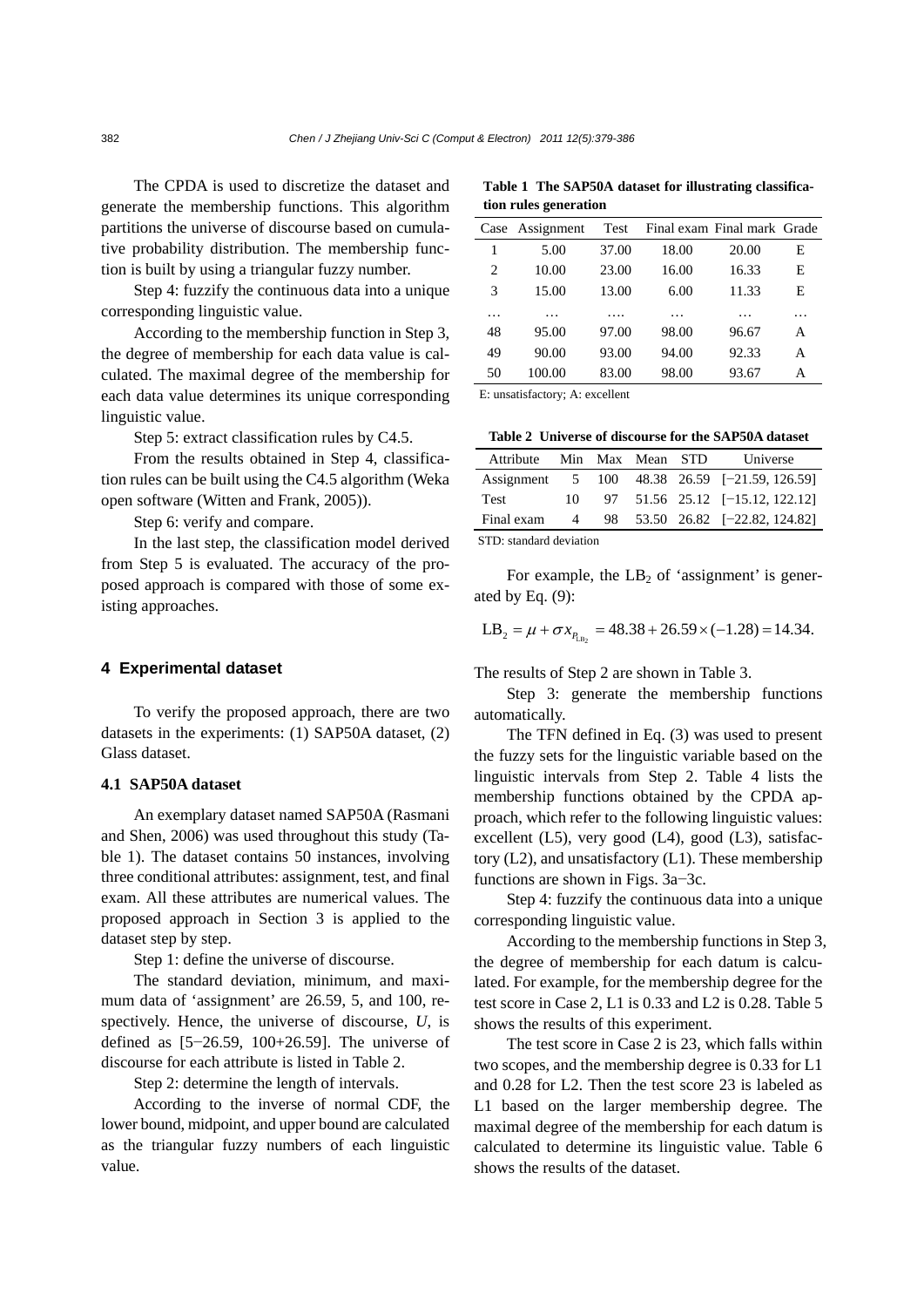| Attribute  | Linguistic value | $P_{\text{LB}_{i}}$ | $P_{UB_i}$ | LB       | Midpoint | UB     | Length of interval |
|------------|------------------|---------------------|------------|----------|----------|--------|--------------------|
|            | L1               |                     | 0.2        | $-21.60$ | 2.20     | 26.00  | 47.60              |
|            | L2               | 0.1                 | 0.4        | 14.30    | 27.97    | 41.64  | 27.34              |
| Assignment | L <sub>3</sub>   | 0.3                 | 0.6        | 34.43    | 44.78    | 55.12  | 20.69              |
|            | L4               | 0.5                 | 0.8        | 48.38    | 59.57    | 70.76  | 22.38              |
|            | L5               | 0.7                 | -          | 62.33    | 94.46    | 126.59 | 64.26              |
| Test       | L1               |                     | 0.2        | $-15.12$ | 7.65     | 30.42  | 45.54              |
|            | L2               | 0.1                 | 0.4        | 19.37    | 32.29    | 45.20  | 25.83              |
|            | L <sub>3</sub>   | 0.3                 | 0.6        | 38.39    | 48.16    | 57.92  | 19.53              |
|            | L4               | 0.5                 | 0.8        | 51.56    | 62.13    | 72.70  | 21.14              |
|            | L <sub>5</sub>   | 0.7                 | —          | 64.73    | 93.42    | 122.12 | 57.39              |
| Final exam | L1               |                     | 0.2        | $-22.82$ | 4.05     | 30.93  | 53.75              |
|            | L2               | 0.1                 | 0.4        | 19.13    | 32.92    | 46.71  | 27.58              |
|            | L <sub>3</sub>   | 0.3                 | 0.6        | 39.44    | 49.87    | 60.29  | 20.85              |
|            | L4               | 0.5                 | 0.8        | 53.50    | 64.79    | 76.07  | 22.57              |
|            | L <sub>5</sub>   | 0.7                 |            | 67.56    | 96.19    | 124.82 | 57.26              |

**Table 3 Linguistic values and intervals of the cumulative probability distribution approach for the SAP50A dataset**

L1: unsatisfactory; L2: satisfactory; L3: good; L4: very good; L5: excellent. LB: lower bound; UB: upper bound. –: The lower bound of the first linguistic value and the upper bound of the last linguistic value directly correspond to the lower bound and upper bound of universe of discourse, respectively

**Table 4 The membership functions of all attributes** 

| Linguistic value | Assignment             | Test                   | Final exam             |
|------------------|------------------------|------------------------|------------------------|
| LI               | (0.00, 2.20, 26.00)    | (0.00, 7.65, 30.42)    | (0.00, 4.05, 30.93)    |
| L <sub>2</sub>   | (14.30, 27.97, 41.64)  | (19.37, 32.29, 45.20)  | (19.13, 32.92, 46.71)  |
| L <sub>3</sub>   | (34.43, 44.78, 55.12)  | (38.39, 48.16, 57.92)  | (39.44, 49.87, 60.29)  |
| I A              | (48.38, 59.57, 70.76)  | (51.56, 62.13, 72.70)  | (53.50, 64.79, 76.07)  |
| L <sub>5</sub>   | (62.33, 94.46, 100.00) | (64.73, 93.42, 100.00) | (67.56, 96.19, 100.00) |

L1: unsatisfactory; L2: satisfactory; L3: good; L4: very good; L5: excellent

**Table 5 The partial degrees of the membership functions for each datum**

| Case     | Assignment |                |      | Test |      |      | Final exam |                |          |      |      |      |      |          |      |
|----------|------------|----------------|------|------|------|------|------------|----------------|----------|------|------|------|------|----------|------|
|          |            | L <sub>2</sub> | L3   | I A  | L5   |      | L2         | L <sub>3</sub> | L4       | L5   |      | L2   | L3   | L4       | L5   |
|          | 0.88       | 0.00           | 0.00 | 0.00 | 0.00 | 0.00 | 0.64       | 0.00           | 0.00     | 0.00 | 0.47 | 0.00 | 0.00 | 0.00     | 0.00 |
| 2        | 0.67       | 0.00           | 0.00 | 0.00 | 0.00 | 0.33 | 0.28       | 0.00           | 0.00     | 0.00 | 0.55 | 0.00 | 0.00 | 0.00     | 0.00 |
| 3        | 0.46       | 0.05           | 0.00 | 0.00 | 0.00 | 0.77 | 0.00       | 0.00           | 0.00     | 0.00 | 0.93 | 0.00 | 0.00 | 0.00     | 0.00 |
| $\cdots$ | .          | .              | .    | .    |      | .    |            |                | $\cdots$ | .    | .    | .    |      | $\cdots$ |      |
| 48       | 0.00       | 0.00           | 0.00 | 0.00 | 1.00 | 0.00 | 0.00       | 0.00           | 0.00     | 1.00 | 0.00 | 0.00 | 0.00 | 0.00     | 1.00 |
| 49       | 0.00       | 0.00           | 0.00 | 0.00 | 0.86 | 0.00 | 0.00       | 0.00           | 0.00     | 0.99 | 0.00 | 0.00 | 0.00 | 0.00     | 0.92 |
| 50       | 0.00       | 0.00           | 0.00 | 0.00 | 1.00 | 0.00 | 0.00       | 0.00           | 0.00     | 0.64 | 0.00 | 0.00 | 0.00 | 0.00     | 1.00 |

L1: unsatisfactory; L2: satisfactory; L3: good; L4: very good; L5: excellent

Step 5: extract rules by C4.5.

We can extract the classification rules in detail as follows:

Rule 1: IF final exam is L1 THEN Grade is Unsatisfactory.

Rule 2: IF final exam is L2 THEN Grade is Satisfactory.

Rule 3: IF final exam is L3 THEN Grade is Good.

Rule 4: IF final exam is L4 and test is L1 or L2 or L3 THEN Grade is Good.

Rule 5: IF final exam is L4 and test is L4 or L5 THEN Grade is Very Good.

Rule 6: IF final exam is L5 and test is L3 or L4 THEN Grade is Very Good.

Rule 7: IF final exam is L5 and test is L1 or L2 or L5 THEN Grade is Excellent.

Step 6: verify and compare.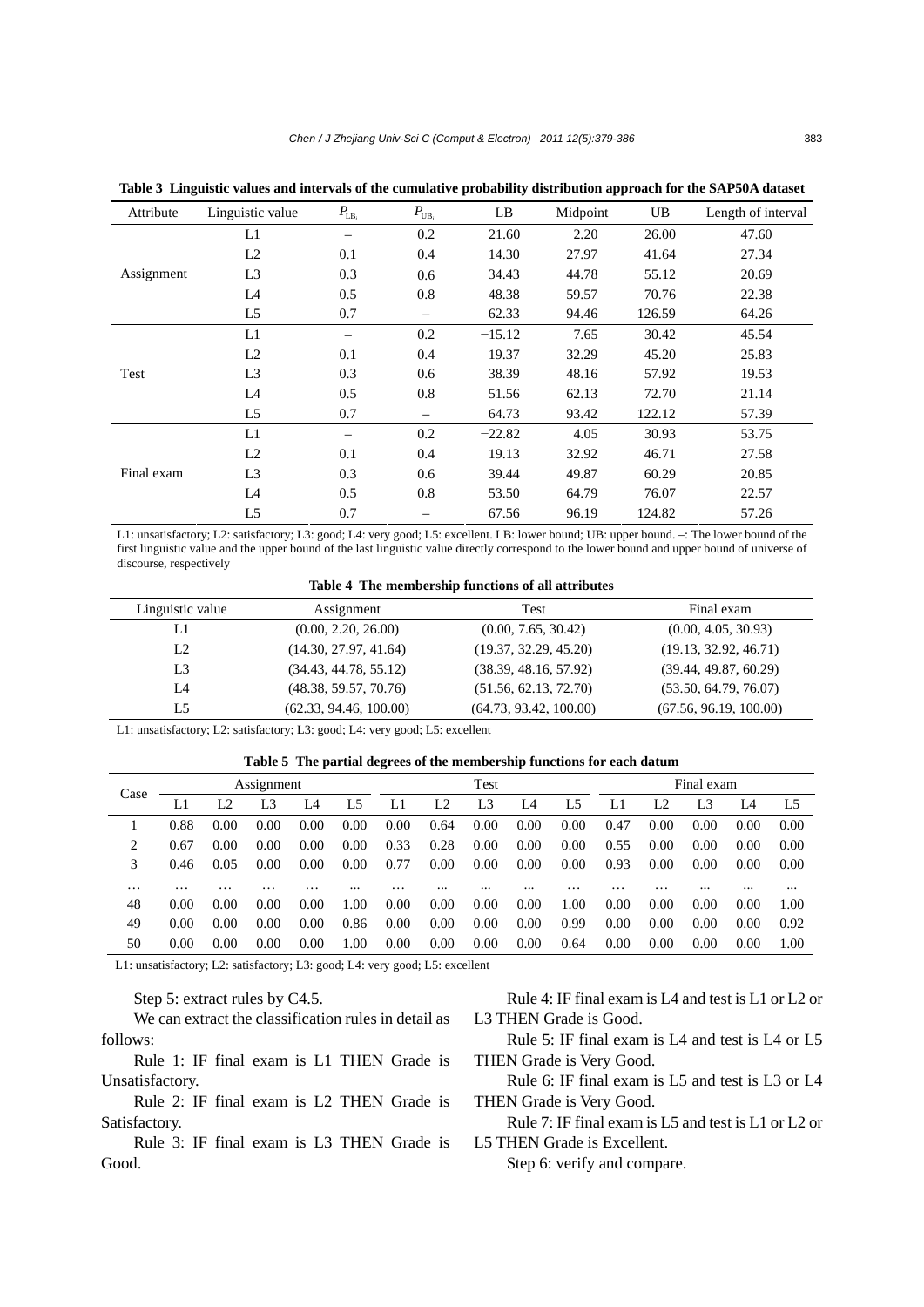



L1: unsatisfactory; L2: satisfactory; L3: good; L4: very good; L5: excellent

|  |  |  |  | Table 6 The partial linguistic values for each datum |
|--|--|--|--|------------------------------------------------------|
|--|--|--|--|------------------------------------------------------|

| Case     | Assignment | Test           | Final exam     |
|----------|------------|----------------|----------------|
|          | L1         | L2             | L1             |
| 2        | L1         | L1             | L1             |
| 3        | L1         | L1             | L1             |
| $\cdots$ | $\cdots$   | $\cdots$       | $\cdots$       |
| 48       | L5         | L5             | L5             |
| 49       | L5         | L5             | L5             |
| 50       | L5         | L <sub>5</sub> | L <sub>5</sub> |

L1: unsatisfactory; L2: satisfactory; L3: good; L4: very good; L5: excellent

To fairly evaluate our proposed method, the same dataset was used for the other five traditional methods. The details of the test dataset are shown in Table 7, cited from Rasmani and Shen (2006). In addition, there are five approaches used for comparison. To inspect the forecasting performance for our method, we use classification accuracy rate as a performance indicator in this study.

The classification accuracy rates (Table 8) show that the proposed approach is better than the listed approaches.

**Table 7 The SAP50A dataset for testing the classification rules (Rasmani and Shen, 2006)**

| Case           | Assignment | Test  | Final exam | Grade          |
|----------------|------------|-------|------------|----------------|
| 1              | 10.00      | 23.33 | 20.00      | L1             |
| $\overline{c}$ | 5.00       | 16.67 | 12.00      | L1             |
| 3              | 15.00      | 13.33 | 18.00      | L1             |
| 4              | 45.00      | 26.67 | 40.00      | L2             |
| 5              | 35.00      | 33.33 | 30.00      | L2             |
| 6              | 35.00      | 50.00 | 38.00      | L2             |
| 7              | 45.00      | 43.33 | 54.00      | L <sub>3</sub> |
| 8              | 50.00      | 40.00 | 50.00      | L <sub>3</sub> |
| 9              | 45.00      | 50.00 | 58.00      | L <sub>3</sub> |
| 10             | 50.00      | 70.00 | 62.00      | L4             |
| 11             | 65.00      | 70.00 | 74.00      | L4             |
| 12             | 85.00      | 60.00 | 76.00      | L4             |
| 13             | 95.00      | 76.67 | 86.00      | L5             |
| 14             | 85.00      | 83.33 | 96.00      | L5             |
| 15             | 90.00      | 90.00 | 98.00      | L5             |

L1: unsatisfactory; L2: satisfactory; L3: good; L4: very good; L5: excellent

**Table 8 The SAP50A dataset comparison between the proposed approach and five other approaches** 

| Approach                            | Classification       |
|-------------------------------------|----------------------|
|                                     | $accuracy rate (\%)$ |
| Biswas' approach (Biswas, 1995)     | 60.0                 |
| Chen's approach (Chen et al., 2001) | 66.7                 |
| Law's approach (Law, 1996)          | 86.7                 |
| WSBA (Rasmani and Shen, 2006)       | 93.3                 |
| NEFCLASS (Rasmani and Shen, 2006)   | 80.0                 |
| Proposed approach                   | 100.0                |

WSBA: weighted subsethood-based algorithm; NEFCLASS: description of neuro-fuzzy classification

#### **4.2 Glass dataset**

The Wisconsin Glass dataset (Newman *et al*., 1998) was applied to explain our proposed approach. There are 214 instances in the dataset, characterized by the following attributes: (I) RI, (II) Na<sub>2</sub>O, (III) MgO, (IV)  $Al_2O_3$ , (V)  $SiO_2$ , (VI)  $K_2O$ , (VII) CaO,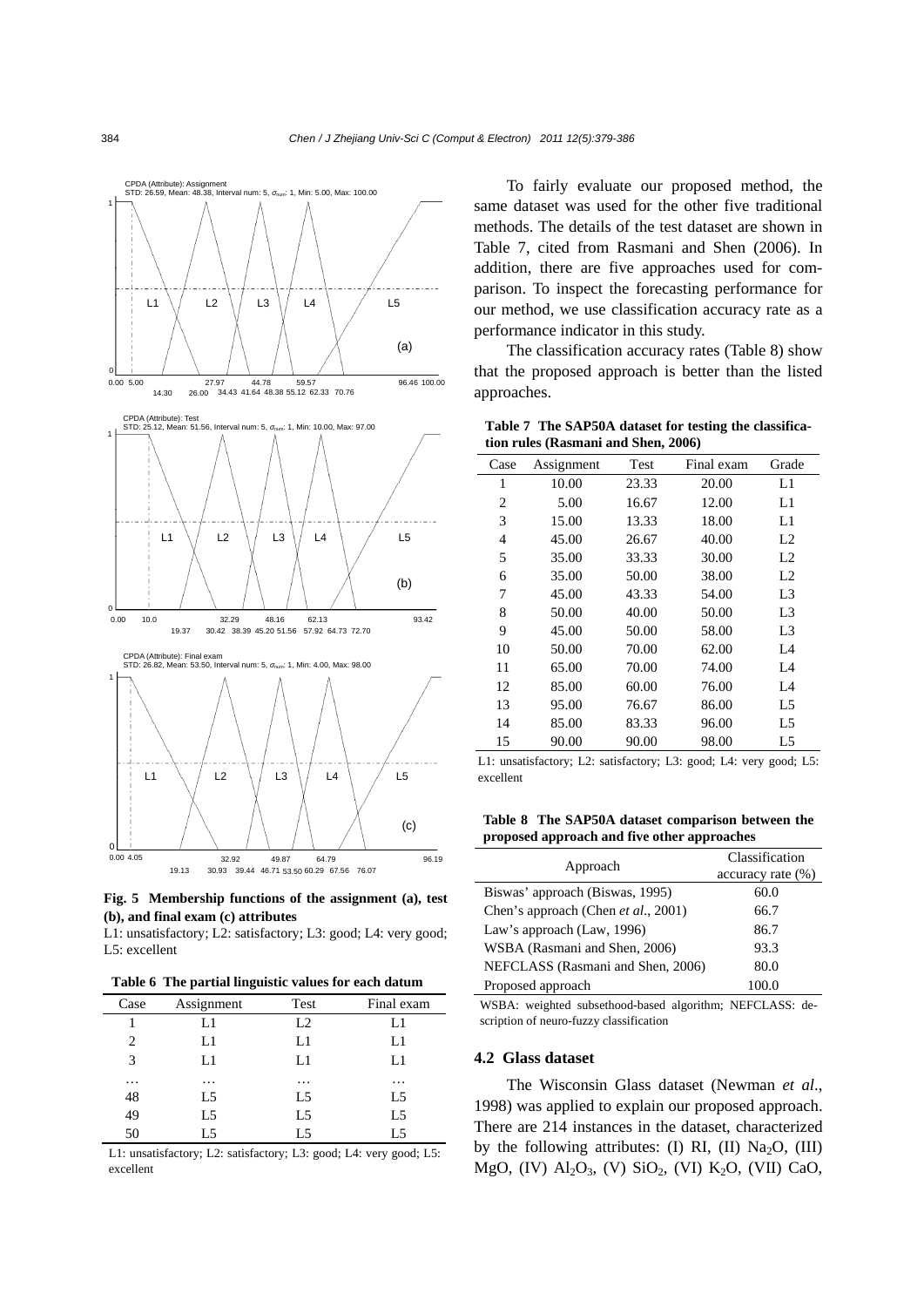(VIII) BaO, and  $(IX)$  Fe<sub>2</sub>O<sub>3</sub>. All these attributes are real values. There are six classes in the dataset: A, building windows float processed; B, building windows non-float processed; C, vehicle windows float processed; D, vehicle windows non-float processed (none in this dataset); E, containers; F, tableware; G, headlamps. The proposed approach in Section 3 was applied to the dataset.

According to the inverse of normal CDF, the lower bound, midpoint, and upper bound, as the triangular fuzzy numbers of each linguistic value, were calculated (Table 9).

**Table 9 Linguistic values and intervals of the cumulative probability distribution approach for the Glass dataset**

| Attribute                      | Linguistic value         | $P_{\text{LB}_i}$        | $\overline{P_{UB_i}}$    | LB        | Midpoint  | $_{\rm UB}$ | Length of interval |
|--------------------------------|--------------------------|--------------------------|--------------------------|-----------|-----------|-------------|--------------------|
|                                | $\overline{L1}$          | $\overline{\phantom{0}}$ | 0.2                      | 1.5081    | 1.5120    | 1.5158      | 0.0077             |
|                                | L2                       | 0.1                      | $0.4\,$                  | 1.5145    | 1.5160    | 1.5176      | 0.0031             |
| RI                             | $\rm L3$                 | 0.3                      | 0.6                      | 1.5168    | 1.5180    | 1.5191      | 0.0023             |
|                                | L4                       | 0.5                      | 0.8                      | 1.5184    | 1.5196    | 1.5209      | 0.0025             |
|                                | L <sub>5</sub>           | 0.7                      | $\bar{ }$                | 1.5200    | 1.5285    | 1.5370      | 0.0170             |
|                                | L1                       | $\overline{a}$           | 0.2                      | 9.9153    | 11.3187   | 12.7222     | 2.8069             |
|                                | L2                       | 0.1                      | 0.4                      | 12.3638   | 12.7826   | 13.2015     | 0.8377             |
| Na <sub>2</sub> O              | $\rm L3$                 | 0.3                      | 0.6                      | 12.9806   | 13.2974   | 13.6143     | 0.6337             |
|                                | L4                       | 0.5                      | 0.8                      | 13.4079   | 13.7507   | 14.0935     | 0.6856             |
|                                | L <sub>5</sub>           | 0.7                      | $\bar{\phantom{a}}$      | 13.8351   | 16.0149   | 18.1947     | 4.3596             |
|                                | $\overline{L1}$          | $\equiv$                 | 0.2                      | $-1.4390$ | 0.0172    | 1.4734      | 2.9124             |
|                                | $\rm L2$                 | 0.1                      | $0.4\,$                  | 0.8403    | 1.5801    | 2.3200      | 1.4797             |
| MgO                            | $\rm L3$                 | 0.3                      | $0.6\,$                  | 1.9299    | 2.4895    | 3.0491      | 1.1192             |
|                                | $\mathsf{L}4$            | 0.5                      | $0.8\,$                  | 2.6845    | 3.2901    | 3.8957      | 1.2112             |
|                                | L <sub>5</sub>           | 0.7                      | $\overline{\phantom{0}}$ | 3.4392    | 4.6841    | 5.9290      | 2.4898             |
|                                | L1                       | $\equiv$                 | 0.2                      | $-0.2081$ | 0.4088    | 1.0257      | 1.2338             |
|                                | L2                       | 0.1                      | 0.4                      | 0.8066    | 1.0626    | 1.3187      | 0.5121             |
| $Al_2O_3$                      | L <sub>3</sub>           | 0.3                      | $0.6\,$                  | 1.1837    | 1.3774    | 1.5711      | 0.3874             |
|                                | L4                       | 0.5                      | $\rm 0.8$                | 1.4449    | 1.6545    | 1.8641      | 0.4192             |
|                                | L5                       | 0.7                      | $\equiv$                 | 1.7061    | 2.8521    | 3.9981      | 2.2920             |
|                                | L1                       | $\equiv$                 | $\overline{0.2}$         | 69.0373   | 70.5189   | 72.0006     | 2.9633             |
|                                | $\rm L2$                 | 0.1                      | $0.4\,$                  | 71.6606   | 72.0579   | 72.4552     | 0.7946             |
| SiO <sub>2</sub>               | L <sub>3</sub>           | 0.3                      | $0.6\,$                  | 72.2457   | 72.5462   | 72.8467     | 0.6010             |
|                                | L4                       | 0.5                      | 0.8                      | 72.6509   | 72.9761   | 73.3013     | 0.6504             |
|                                | L <sub>5</sub>           | 0.7                      | $\overline{\phantom{0}}$ | 73.0562   | 74.6194   | 76.1827     | 3.1265             |
|                                | $\overline{L1}$          | $\overline{\phantom{0}}$ | $\overline{0.2}$         | $-0.6507$ | $-0.3506$ | $-0.0506$   | 0.6001             |
|                                | $\rm L2$                 | 0.1                      | $0.4\,$                  | $-0.3368$ | $-0.0023$ | 0.3322      | 0.6690             |
| $K_2O$                         | L <sub>3</sub>           | 0.3                      | 0.6                      | 0.1558    | 0.4089    | 0.6619      | 0.5061             |
|                                | $\mathsf{L}4$            | $0.5\,$                  | 0.8                      | 0.4971    | 0.7709    | 1.0447      | 0.5476             |
|                                | L <sub>5</sub>           | 0.7                      | $\overline{\phantom{0}}$ | 0.8383    | 3.8495    | 6.8607      | 6.0224             |
|                                | $\overline{L1}$          | $\equiv$                 | 0.2                      | 4.0102    | 5.8861    | 7.7620      | 3.7518             |
|                                | $\rm L2$                 | 0.1                      | 0.4                      | 7.1374    | 7.8673    | 8.5973      | 1.4599             |
| CaO                            | $\rm L3$                 | 0.3                      | 0.6                      | 8.2124    | 8.7645    | 9.3167      | 1.1043             |
|                                | L4                       | 0.5                      | 0.8                      | 8.9570    | 9.5544    | 10.1519     | 1.1949             |
|                                | $\mathop{\hbox{\rm L5}}$ | 0.7                      | $\qquad \qquad -$        | 9.7015    | 13.6557   | 17.6098     | 7.9083             |
|                                | $\overline{L1}$          | $\overline{a}$           | 0.2                      | $-0.4961$ | $-0.3693$ | $-0.2424$   | 0.2537             |
| BaO                            | L2                       | 0.1                      | 0.4                      | $-0.4607$ | $-0.2057$ | 0.0494      | 0.5101             |
|                                | $\rm L3$                 | 0.3                      | 0.6                      | $-0.0851$ | 0.1078    | 0.3007      | 0.3858             |
|                                | $\mathsf{L}4$            | $0.5\,$                  | 0.8                      | 0.1750    | 0.3838    | 0.5925      | 0.4175             |
|                                | L <sub>5</sub>           | 0.7                      | $\overline{\phantom{0}}$ | 0.4352    | 2.0406    | 3.6461      | 3.2109             |
|                                | L1                       | $\overline{a}$           | 0.2                      | $-0.0972$ | $-0.0610$ | $-0.0248$   | 0.0724             |
|                                | $\rm L2$                 | 0.1                      | 0.4                      | $-0.0676$ | $-0.0176$ | 0.0324      | 0.1000             |
| Fe <sub>2</sub> O <sub>3</sub> | $\rm L3$                 | 0.3                      | $0.6\,$                  | 0.0060    | 0.0438    | 0.0816      | 0.0756             |
|                                | L4                       | 0.5                      | 0.8                      | 0.0570    | 0.0979    | 0.1388      | 0.0818             |
|                                | $\mathop{\hbox{\rm L5}}$ | 0.7                      | $\overline{\phantom{0}}$ | 0.1080    | 0.3576    | 0.6072      | 0.4992             |

L1: unsatisfactory; L2: satisfactory; L3: good; L4: very good; L5: excellent. LB: lower bound; UB: upper bound.  $\lnot$ : The lower bound of the first linguistic value and the upper bound of the last linguistic value directly correspond to the lower bound and upper bound of universe of discourse, respectively